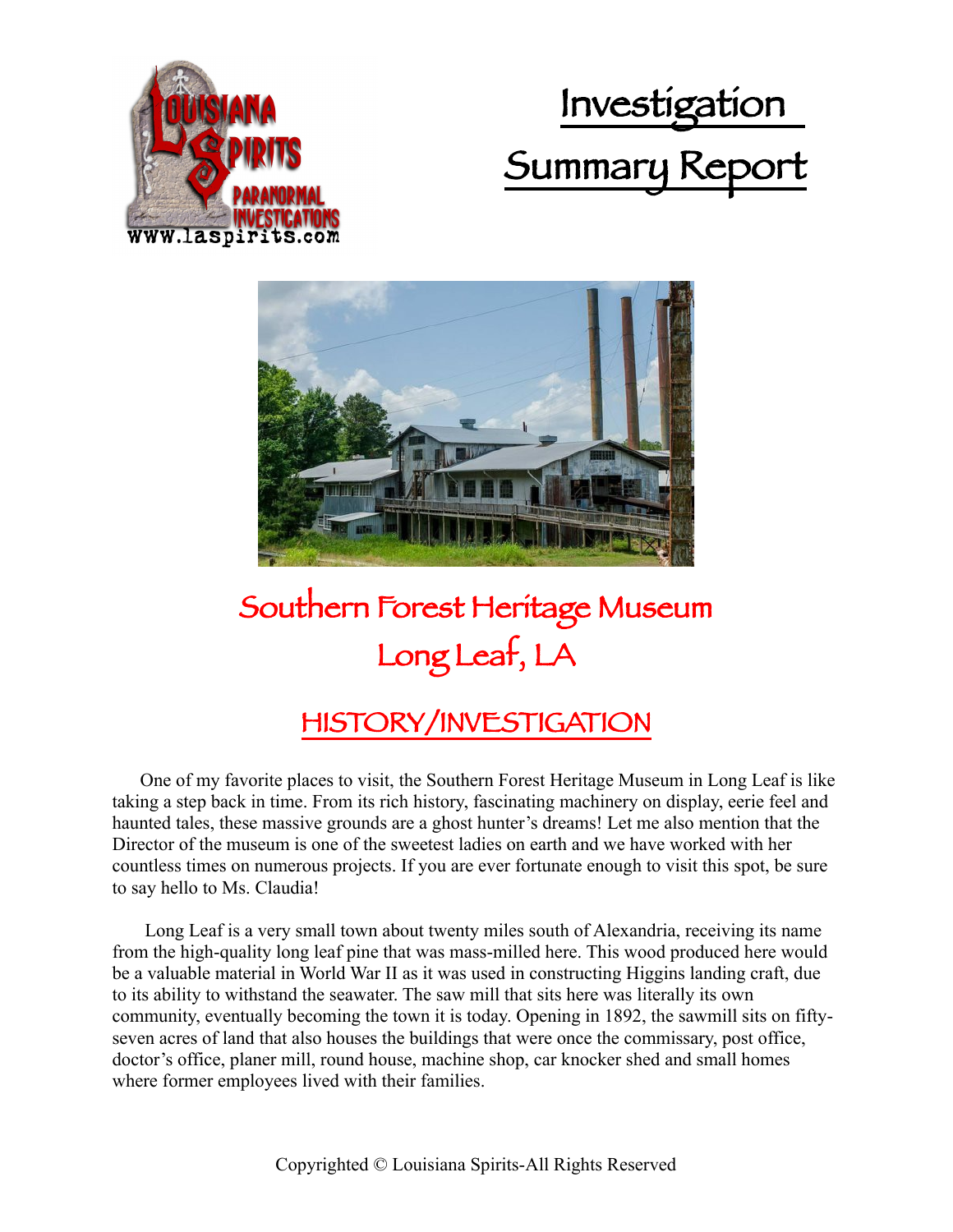The mill sits alongside a railway system which enabled easy transport of cut wood to its desired locations. A smaller track was built around the property to transport employees from the mill to their homes, via a small M-4 railed passenger vehicle, nicknamed the "Doodlebug" for its odd appearance. Several of the major locomotives that ran through here daily are still on the grounds. One of these engines is the hefty Crowell and Spencer #400 which operated from around 1919 until early 1953, as it continuously hauled log trains from Hutton to Long Leaf. The other significant engine here is the Meridian Lumber Company Locomotive #202 that operated during the same time as the #400, also hauling log trains on a daily basis. With its unique shape, it is known as the last example of a cabbage-stacked, wood burning steam engine in Louisiana.

 As mentioned, the mill was its own community, so it had to be completely self-contained. Connected to the railway system sits three buildings. The "Roundhouse", machine shop and "car knockers shed" all served as areas to store and repair the locomotives as well as manufacturing their own parts. The machine shop is quite fascinating! Walking in, you are quickly sent back in time as you see massive drills, presses and lathes, all operated by large belts. I was amazed to learn that after all of these years, every single piece of machinery still worked as they had in the early 1900's! With a flip of the switch, gigantic motors started running, turning these large leather and canvas belts, giving power to the tools. One drill had a small tank of oil connected to it that was used to lubricate the gears. This was the original oil, looking clean and fresh, from the day it was installed. A prime example of "they don't make things like they used to!"

 Another interesting piece of machinery still on the grounds is the ominous looking Clyde Rehaul Skidder. As a large tree was cut down, large hooks were fastened to the tree and with the help of an extremely powerful motor, the steel cables were reeled in along with the freshly cut pine. As one can imagine, this was a very dangerous contraption as the sudden force of the cables being pulled would often cause the hooks to dislodge from the logs, sending the heavy projectiles flying through the air at high speeds. Many a workers are said to have been killed or lost limbs because of the skidder.

 The focal point of the property is the three-story sawmill that ripped the large trees into the manageable boards used for building. The building literally served as the heartbeat of the community, as everything depended on its operation. As mentioned, the mill opened in 1892 and suddenly closed on Valentine's Day of 1969. That morning was just another day as several hundred workers came to their job. In an instant, a push of a power button stopped all equipment and the men were told to go home. This unforeseen closure is evident to this day. As one walks through the mill, chalkboards still have orders written on them and an eerie lunchbox still hangs on the wall from one of the former workers.

 During its years in operation, the mill was not always the safest place to work. Not only did you have the dangers of accidental deaths and injuries one could normally associate with a saw mill, there were several intentional deaths that took place here. As the mill was the primary place to work and make a living for the time, there was quite some competitiveness amongst workers to promote. It has been reported that on several occasions, employees were pushed off of ledges in the saw mill by other staff, falling to their deaths down the deep pits. I've heard of working in a cut-throat and hostile environment but this is taking things a bit too far and literal!

 In addition to the murders and accidental deaths due to the dangers of the skidder, there have been several other tragic events on the property. It is said that a young boy died after falling out the M-4 transport vehicle. Also, Engine #202 that is currently on display in the machine shop was once involved in a fatal head on collision with another train. The collision caused the boiler to rupture, literally melting the engineer!

 This amazing place sits quietly in the backwoods of Long Leaf in much of the same condition it was in on the day it closed. Now a museum, you can tour the buildings and receive a great history lesson from many of its knowledgeable tour guides. Train rides are even given around the grounds via the "Doodlebug"!